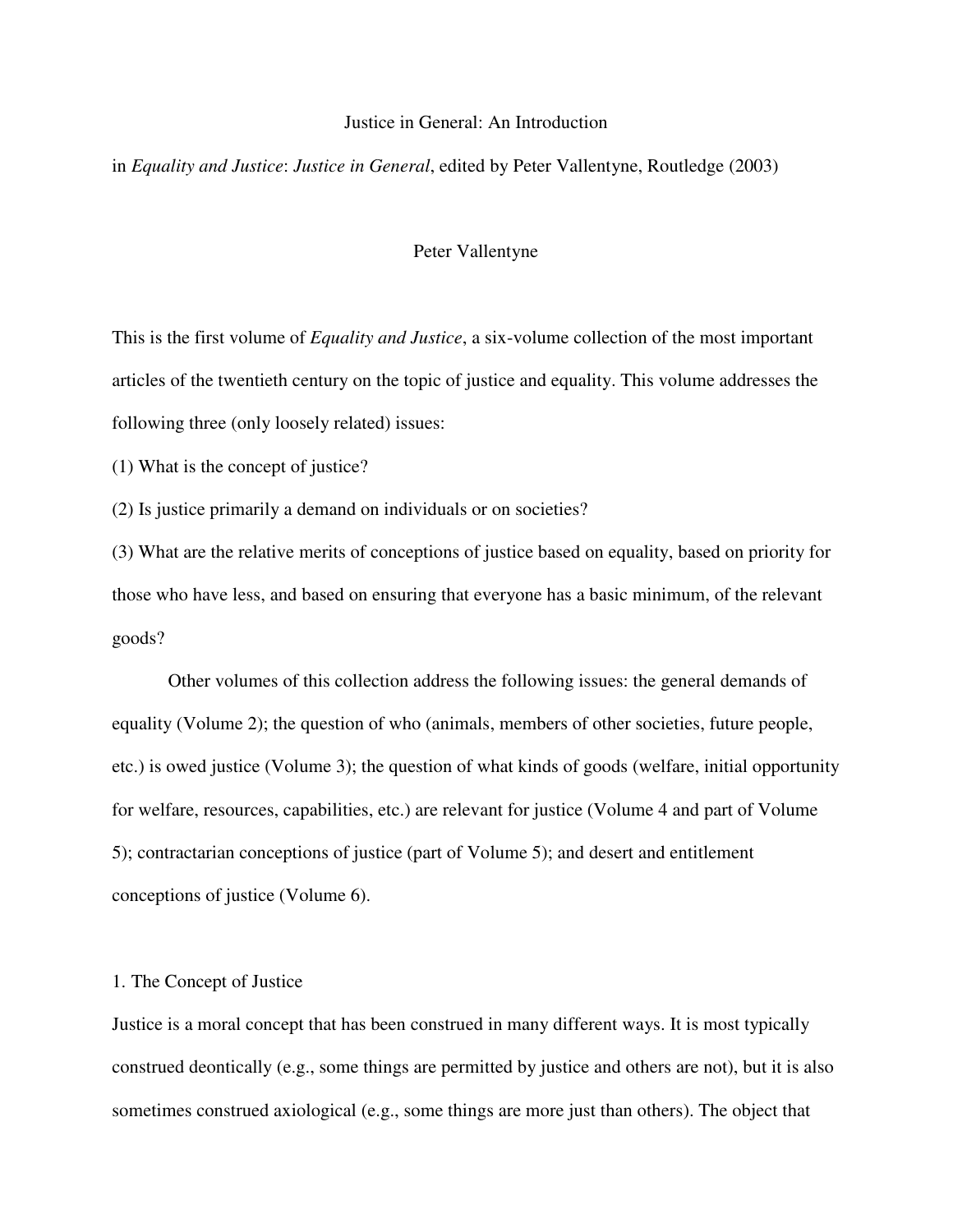justice is taken to assess varies. It is usually taken to assess social institutions, basic social structures (e.g., constitutions), and distributions of goods, but it also taken to assess actions and character-traits.

There are many competing conceptions of justice: libertarian, contractarian, egalitarian, and so on. Each of these theories purports to give an account of the features that determine whether an action, character-trait, social structure, and so on, is just. If these theories are genuine competitors, they must understand the concept of justice in the same way and offer different conceptions (or grounds) of justice. Our first question thus concerns the nature of the concept of justice. Once that is clear, we can consider different conceptions thereof.

 I shall suggest that there is no single determinate concept of justice that philosophers (or laypeople) refer to by the term "justice". There are rather several related, but fundamentally different concepts of justice. If this is right, it is somewhat of an embarrassment for moral and political philosophy. For it suggests that much of the debate over justice is at cross-purposes. If Theory X is a theory of justice1 and Theory Y is a theory of justice2, they are not competitors. They address different topics.

What then is meant by "justice" when philosophers defend theories of justice? The term "justice" is sometimes understood to mean *moral permissibility* as applied to distributions of benefits and burdens or as applied to social structures (e.g., legal systems). In this *first sense*, the specific content of justice is determined by the objects assessed rather than by the set of moral concerns relevant for the assessment. This sense is perhaps best abandoned, given that (1) it makes the term redundant, since it just means "morally permissible", (2) and there is an established usage (see below) for using "justice" to refer to a particular subset of moral concerns.

 A *second sense* of "justice" is concerned with *what we morally owe others*. It is concerned with personal wrongs to others, but not with personal wrongs to self (e.g., failing to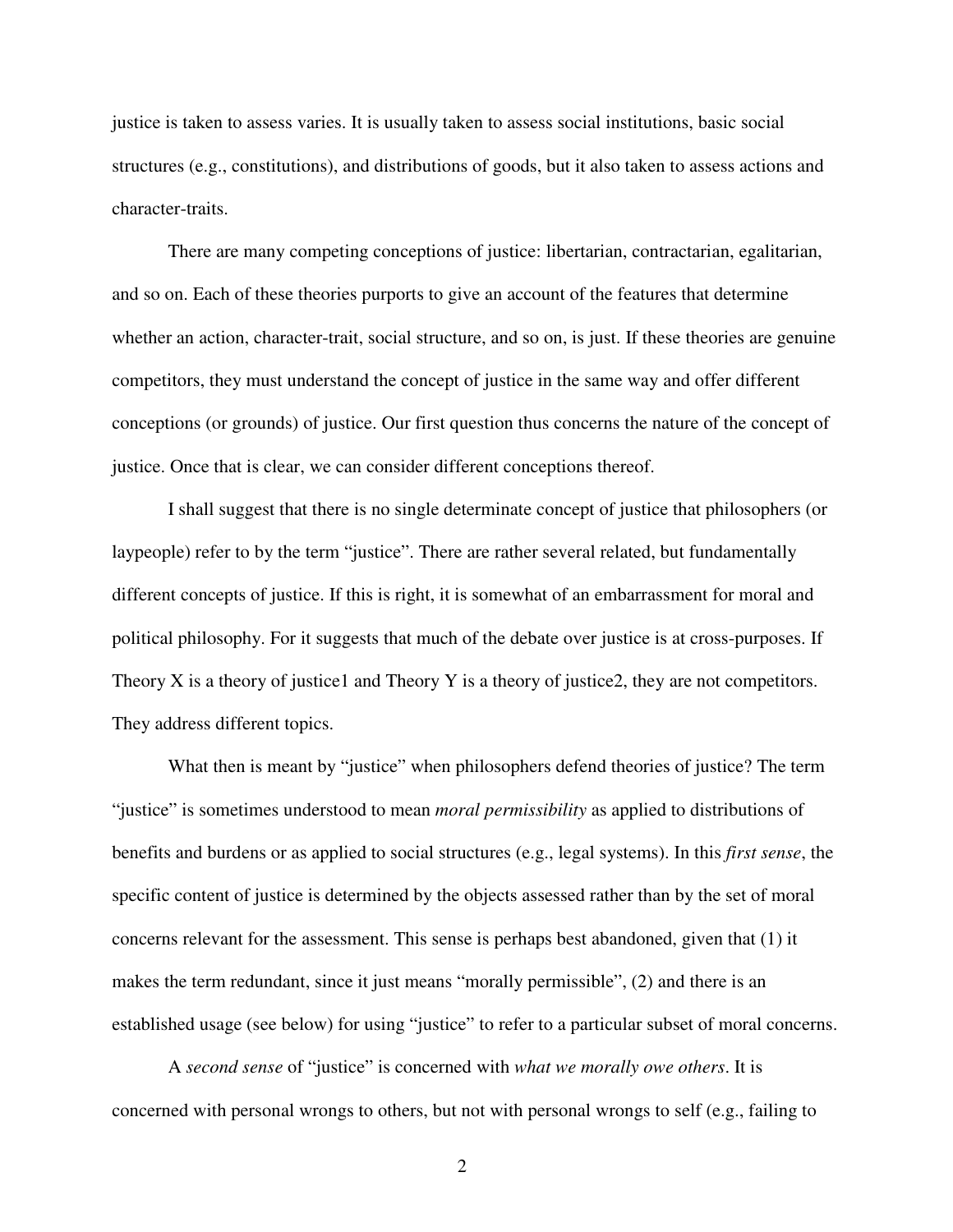develop one's capacities) or impersonal wrongs (i.e., actions that are wrong but wrong no one; e.g., entertaining certain sexual fantasies, or destroying cultural relics one owns, when this harms no one). What we owe others is roughly what they can claim from us, and this is at least roughly that to which they have a right against us. Duties of justice in this sense are often contrasted with duties of charity. This understanding of "justice" seems fairly useful. It makes justice a particular, but fairly broad, kind of moral concern.<sup>1</sup>

 A *third sense* of "justice" is concerned with *the limits of legitimate coercion*—with those moral duties we have that others are morally permitted to force us to fulfill. Justice in this sense is concerned only with legitimately enforceable duties (e.g., our duty not to kill others). It is not concerned with those moral duties that are not legitimately enforceable by others (e.g., our duty to keep non-commercial promises to friends). This understanding also seems useful, since it makes justice a particular, but reasonably broad, kind of moral concern. Indeed, on some views, this sense of justice is intimately connected with the preceding one. For some would argue that a duty is legitimately enforceable if and only if it is a duty owed to someone else. This, of course, could be challenged on the ground that some duties to others are too trivial to be legitimately enforceable and on the ground that some duties to self or some impersonal duties are sufficiently important to be legitimately enforceable.

A *fourth sense* of "justice" is as *giving each his due*, where this is here stipulatively understood as meeting the demands of *desert*. This differs from the second sense (what we owe others) in at least three ways. One is that justice in this sense is necessarily based on desert, whereas justice as what we owe others need not be (but may be, if individuals have a right to what they deserve). Second, justice as meeting the demands of desert allows that agent's own desert is relevant to justice (whereas it is not relevant for what we owe others). Third, this sense allows impersonal concerns to be relevant (although it does not require this). For example, it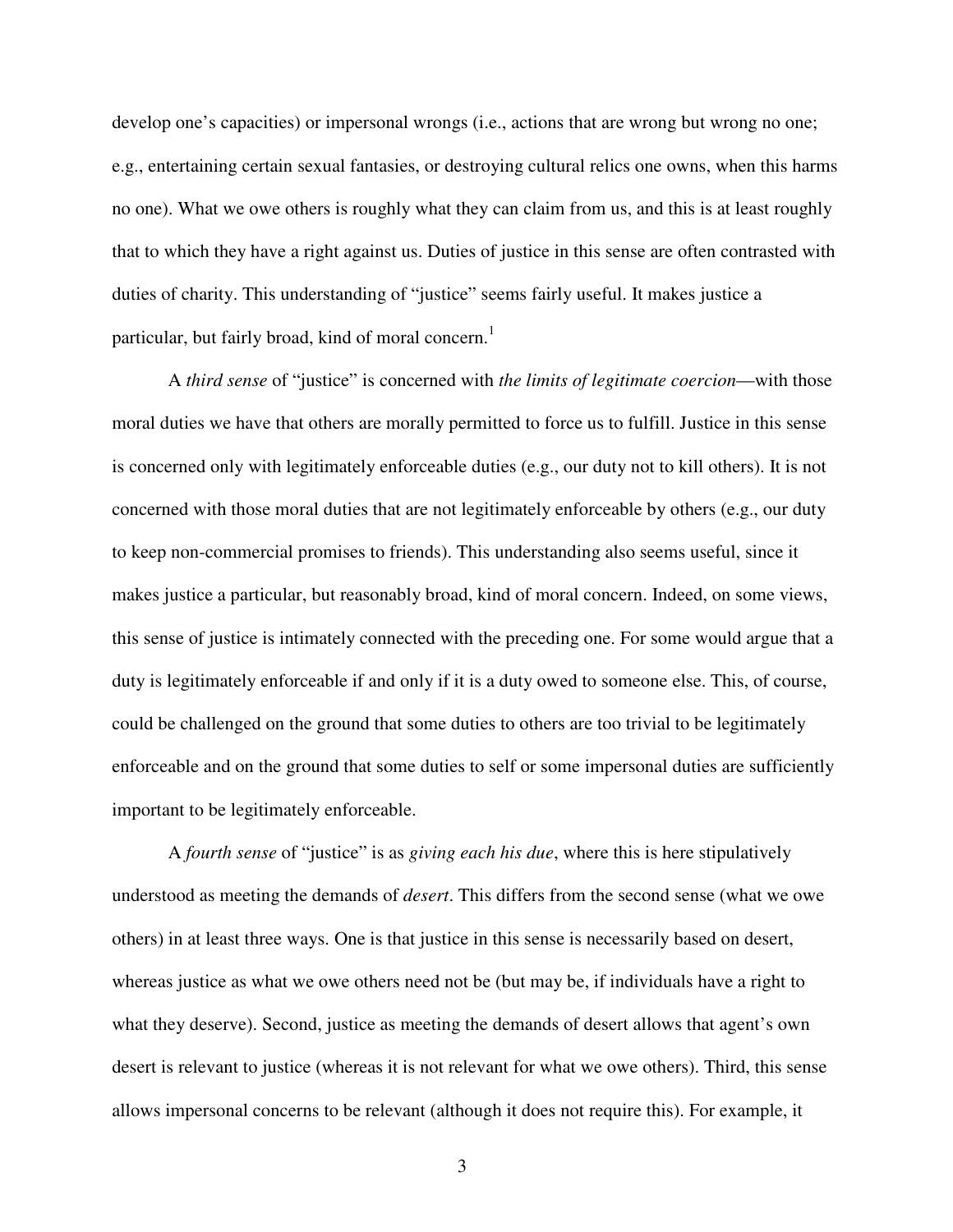allows that justice may be purely non-comparative and hold that it is unjust when everyone gets more than she deserves. Justice as what we owe others, on the other hand, does not allow for this kind of impersonal concern. It would hold that such a situation is just, since everyone's claims have been met. This fourth sense of justice—justice as the demands of desert—is perfectly bona fide, but its application is limited to views that recognize issues of desert.

A *fifth sense* of justice is as *fairness*, where this is understood as a purely comparative concern for ensuring that individuals get what they are owed to an appropriate extent. This sense differs from the second sense (what we owe others) in two ways. One is that it includes a concern for ensuring that the agent—as well as others—get what she is owed. A second, and more important, difference is that its concern is purely comparative. It is not concerned with ensuring that individuals get what they are owed independently of what others get, but only with ensuring that the extent to which individuals gets what they are owed is as equal as possible. (The formal requirement that individuals with equal claims be treated equally is a special case of this concern.) Thus, if we are each owed 20 units of benefit, and each currently has zero units of benefit, then it is unjust to give me 10 and you nothing. It is not, however, unjust, in this sense, to give us each nothing. The former is unfair, but the latter is not. This fifth sense of justice justice as fairness (in the purely comparative sense)—is perfectly bona fide, but its scope of concern is quite limited (since it is not concerned with impersonal duties, nor with giving people what they are owed, nor with making people's lives better).

 Justice construed as fairness is necessarily purely comparative, whereas the previous concepts of justice are not necessarily so. The latter, however, usually admit conceptions (particular interpretations) that are purely comparative, purely non-comparative, or mixed. Justice as meeting the demands of desert, for example, can be construed (a) in a purely comparative manner (e.g., calling for equal benefit to desert ratios), (b) in a purely non-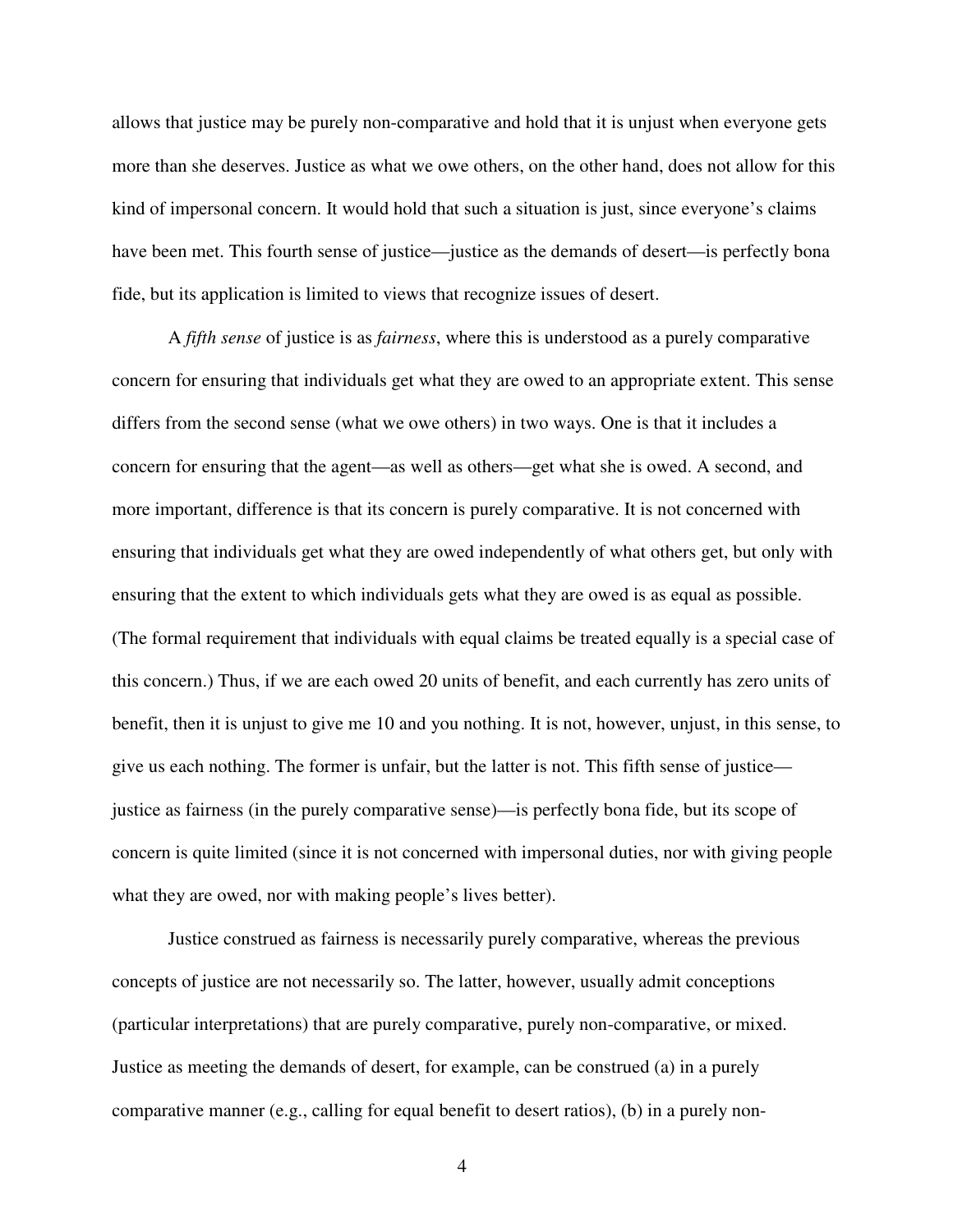comparative manner (e.g., calling for giving a deserving person a benefit, even though others are more deserving, when the alternative is giving no one any benefit), or (c) in a mixed manner (e.g., always favoring giving a deserving person a benefit rather than giving no one the benefit, but favoring the person with the lower benefit to desert ratio, when the benefit will go to one person or another). Most conceptions of justice are probably of this last mixed sort.

 The above list of some common senses of "justice" is not meant to be exhaustive. It is merely meant to highlight the importance of being clear about what we mean before entering debates about what makes something just (the grounds of justice).

# 2. Individual vs. Social Justice

The second topic addressed in this volume concerns the demands that justice places on individuals (in their actions) and their relation to just social institutions. One extreme, and implausible, view is that the justice of institutions has no relevance for the justice of individual actions. A slightly less extreme view is that justice requires individuals to comply with just institutions when they exist (e.g., to pay the taxes required by an existing just political system) but does not require individuals to promote the existence of just institutions. A more moderate and fairly common, view—one defended by John Rawls in *A Theory of Justice—*is that justice requires only that individuals comply with just institutions when they exist and promote the existence of just institutions *in their formal political behavior* (e.g., voting for or financially supporting political candidates, pressuring political officeholders to vote in a certain way, and voting in certain ways if one is a political office holder). Justice, on this view, does not require individuals to make personal sacrifices in their daily living (e.g., contributing time or money to reduce poverty or taking less pay than they could obtain), if there is no existing just institution that requires them to do so. At the other extreme is the view that justice requires individuals to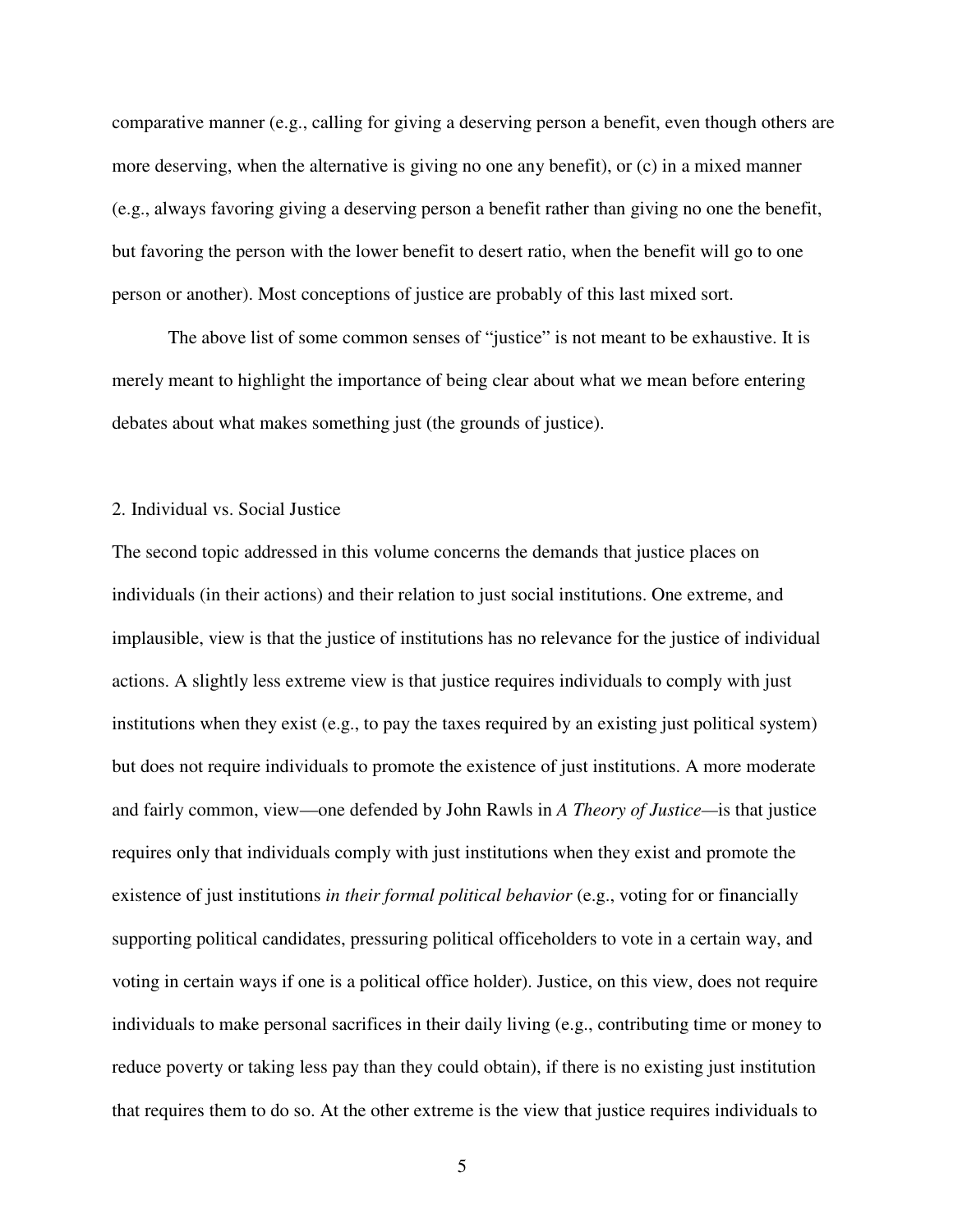do whatever is necessary (within the general constraints of morality) to maximally promote the justness of institutions. Like any maximizing act-consequentialist theory with a fine-grained goal, this is an extremely demanding view.

One question, then, concerns what duties of justice individuals have to promote just institutions. A second question concerns the kinds of institutions that, when they exist and are just, are relevant for determining the duties of justice of individuals. One possibility is that one is only required to comply with just coercive rules (i.e., rules that permit the use of force to ensure compliance or that specify punishments for non-compliance). Alternatively, and somewhat more broadly, the relevant rules may be restricted to those that are capable of sufficiently reliable public verification (e.g., rules requiring the payment of taxes based on one's income, but not rules based on how happy one is). One's duties to comply with just rules, on either of these views, will be much more limited than they would be if there were no such restrictions (of coerciveness or publicness) on the relevant rules. The just rules might simply be those that would be best in some specified sense if they were generally followed. In this case, one's duties to comply with just institutions might include very onerous duties, such as the duty, in certain circumstances, to work in one's most productive capacity or to give up most of the wealth one acquires for distribution to others who are worse off.

A third question concerns how one's duties of justice are affected by the extent to which others are fulfilling their duties of justice. If one's duties of justice are based on the maximization of some goal (e.g., total happiness, or equality of some sort), then, if others don't do their part, one's duties may indeed be more onerous. For example, suppose that, if everyone made a small sacrifice, equality of the relevant sort would be achieved. No one else, however, is doing her part, and it would require an enormous sacrifice from you to achieve (or even just maximize feasible) equality. Do you have a duty of justice to do so? One way of blocking this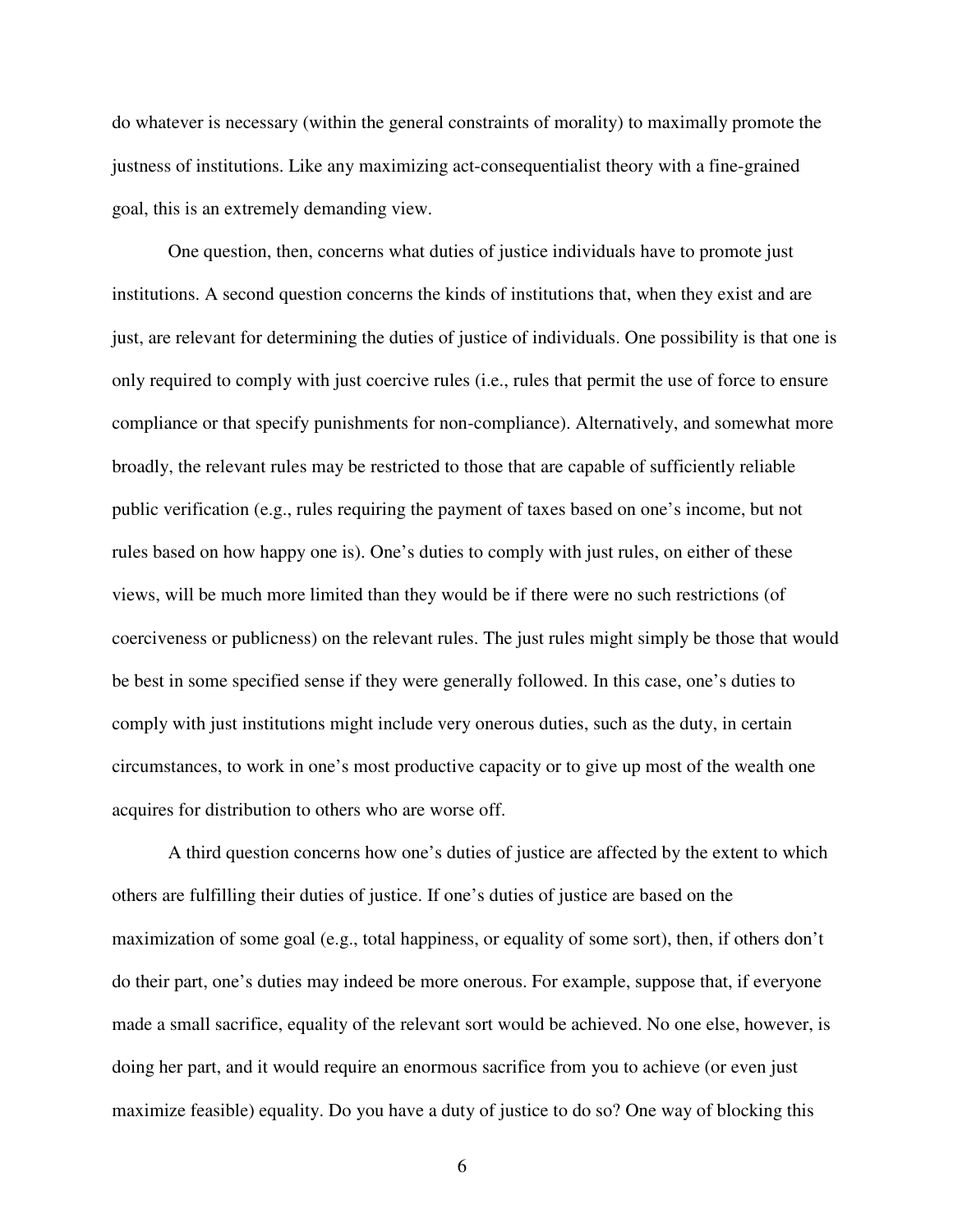implication is to view justice as being collective (or social) in a certain important respect. One could hold, for example, that justice requires that *we* jointly maximize equality as much as we can, but holds that each individual is required to sacrifice only as much as she would be required to sacrifice if everyone were doing as justice required. One this view, the sacrifice that justice requires of one does not depend on that extent to which others fulfill their duties of justice.

 A fourth question is whether individuals have any non-institutionally-mediated duties of justice. In a state of nature, for example, do individuals have duties of justice to others (e.g., to relieve poverty)? The question is whether individual duties of justice are all derivative from the justness of social structures or whether at least some duties of justice apply to individuals directly independently of considerations of just social institutions.

### 3. Equality vs. Priority vs. Sufficiency

The third topic address in this volume contrasts egalitarianism with two closely related view. Egalitarianism in the strict sense is a purely comparative theory: it is only concerned with how one person's benefits compare with those of others. It judges <0,0> as equally just as <90,90>. If justice is understood as concerned with more than fairness (the purely comparative concern with the extent to which people get what they are owed), then pure egalitarianism is implausible. *Pace*  pure egalitarianism, if each person is owed 90, then <90,90> is more just in this sense than <0,0>. Indeed, <89,90> is arguably more just than <0,0>. Pure egalitarianism, however, holds that the former are less just, and requires "leveling down" to  $\langle 0,0 \rangle$  in each case. The fact that pure egalitarianism can require that everyone be made worse off (e.g.,  $\langle 0,0 \rangle$  instead of  $\langle 89,90 \rangle$ ) is a powerful objection against pure egalitarianism of justice, if justice is understood as something more than fairness, but not, of course, if it is understood simply as fairness.

The leveling down objection against pure egalitarianism applies, if justice requires some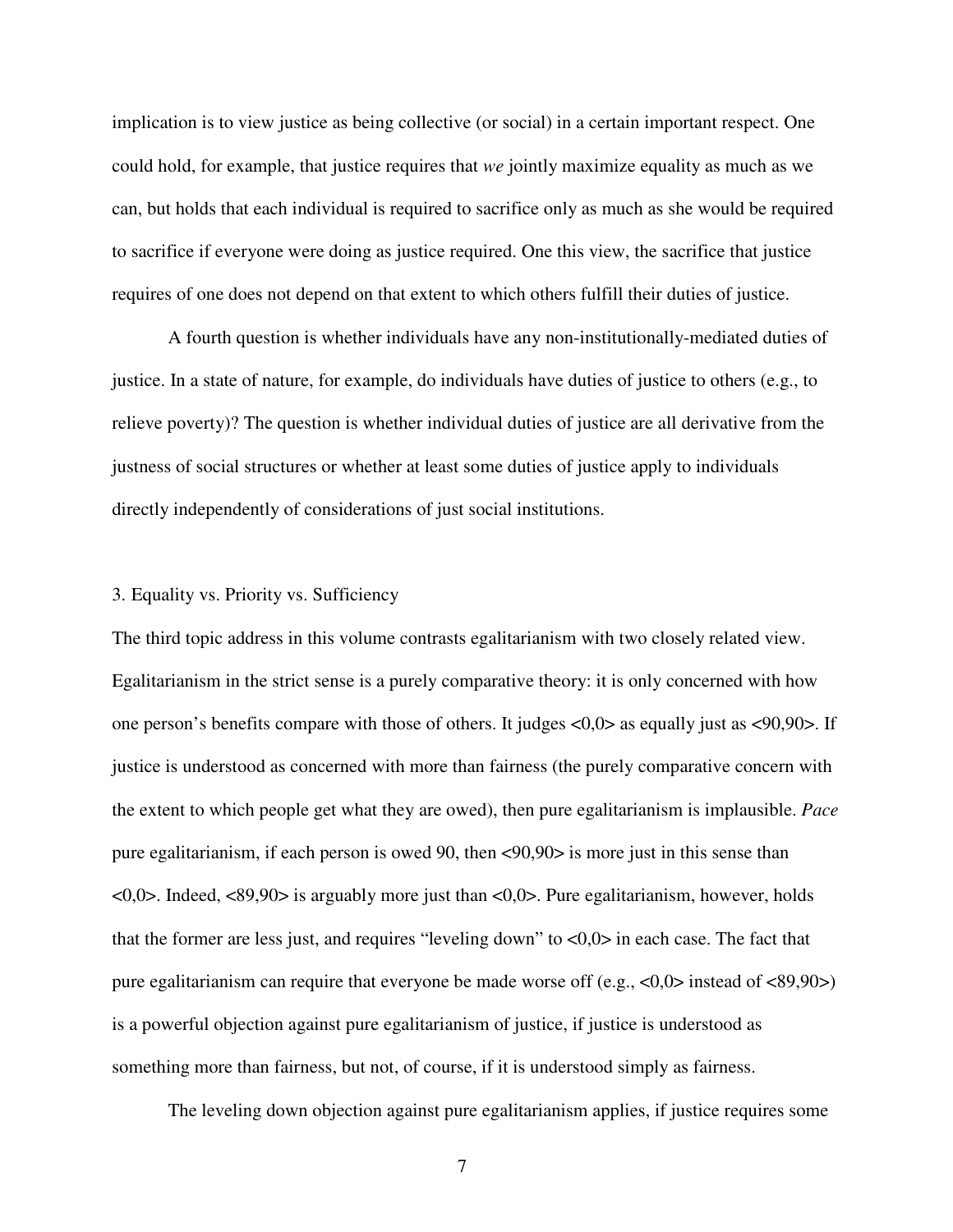kind of efficiency. The objection is not applicable to a moderate form of egalitarianism that takes both equality and efficiency into account. A weak and generally accepted kind of efficiency is *Pareto optimality,* which requires that no alternative feasible distribution makes someone better off and no one worse off. For example, if  $\langle 1,2 \rangle, \langle 1,3 \rangle$ , and  $\langle 9,1 \rangle$  are the only feasible options, then the second two, but not the first, are Pareto optimal. (Note that sum-total efficiency entails Pareto optimality, but not vice-versa: in the above example, for example,  $\langle 1,3 \rangle$  and  $\langle 9,1 \rangle$  are both Pareto optimal, but only <9,1> produces the greatest total.) Another way of ensuring that justice guarantees Pareto optimality is to hold a moderate (or Paretian) form of egalitarianism: a distribution is just if and only if it is a most equal Pareto optimal distribution. In the above example, this theory would favor  $\langle 1,3 \rangle$ , since it is more equal than  $\langle 9,1 \rangle$ .

 A different way combining a special concern for those who are worse off with a concern for making people's lives better (efficiency) is prioritarianism. Prioritarianism holds that the moral importance of getting the specified goods is greater for those who have less. The moral importance of increasing a miserable person's happiness by one unit, for example, may be deemed much greater than that of increasing a happy person's happiness by one unit. Prioritarianism is typically understood as a theory of value for the distributions of benefits (what is morally better, or more just, than what). It is typically combined with a directive to maximize moral value to produce a theory of justice (e.g., a distribution is just if and only if it is maximally good from the point of view of justice).

One version of prioritarianism is leximin (for "lexically maximize the minimum"), which holds that (1) the worst off person(s) should be made as well off as possible, (2) to the extent compatible with the first dictate (i.e., in cases of ties), the second worst of person(s) should be made as well off as possible, and so on for the third, fourth, etc. worst off person(s). It holds, for example, that  $\langle 2,4 \rangle$  (two for the first person and four for the second) is more just than  $\langle 2,2 \rangle$ .<sup>2</sup>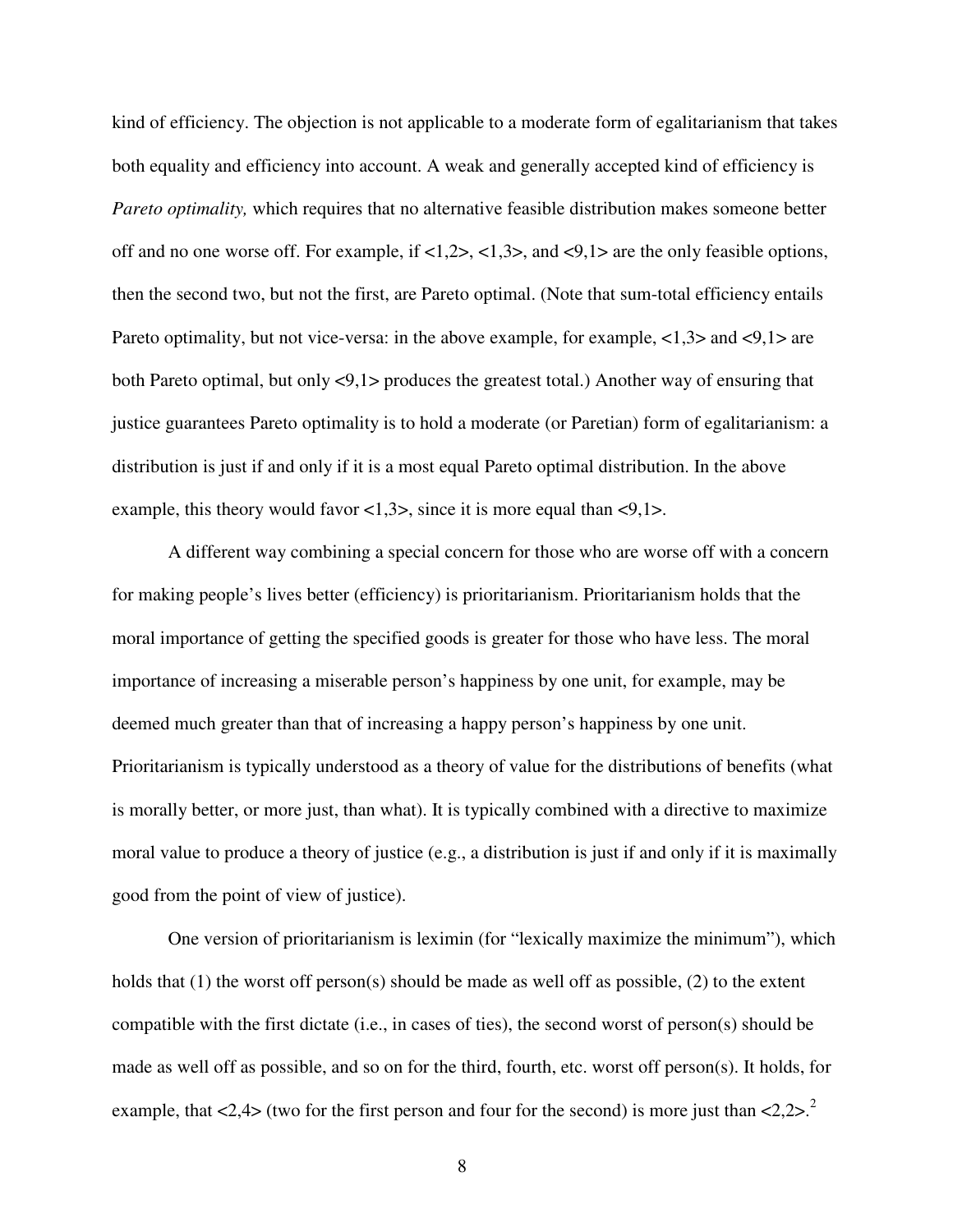Leximin gives, in effect, infinitely greater weight to a worse off person. It holds that giving any benefit—no matter how small—to a worse off person is better than giving a benefit no matter how large—to a better of person. Many object to this view on the ground that justice sometimes requires giving large benefits to many others rather than a small benefit to one worst off person. Another form of prioritarianism, finitely weighted prioritarianism, gives only *finitely*  more weight to benefits for those who are worse off. Like leximin, it judges it better to give a benefit to a worse off person rather than to benefit a better off person by the same amount. Unlike leximin, however, it will sometimes judge it better to give *larger* benefits to those are better off rather *smaller* benefits to those who are worse off (e.g., it could judge <1,10> as better than <2,2>). It will do this when the extra weight assigned to the worse off is offset by the larger benefit that the better off will get.

 Pure egalitarianism is concerned with the purely comparative concern of giving people equal shares, whereas prioritarianism is concerned with making peoples lives go better, with greater importance assigned to lives that are going less well. A third view, the sufficiency view, holds that justice requires that everyone get a sufficient (or adequate) amount of the specified goods, but equality is not required. This view agrees with egalitarianism that, when an average share is more than adequate, justice requires that goods be transferred from those who have more than an average share to those who have less than an adequate share. The two views disagree about whether any transfer is required to those who have less than an equal share but more than adequate share. The sufficiency view is closely related to the view that justice requires merely that needs be satisfied. For a natural specification of the adequacy level is as the level at which all basic needs are satisfied. This, of course, raises the question of what needs (as opposed to wants) are.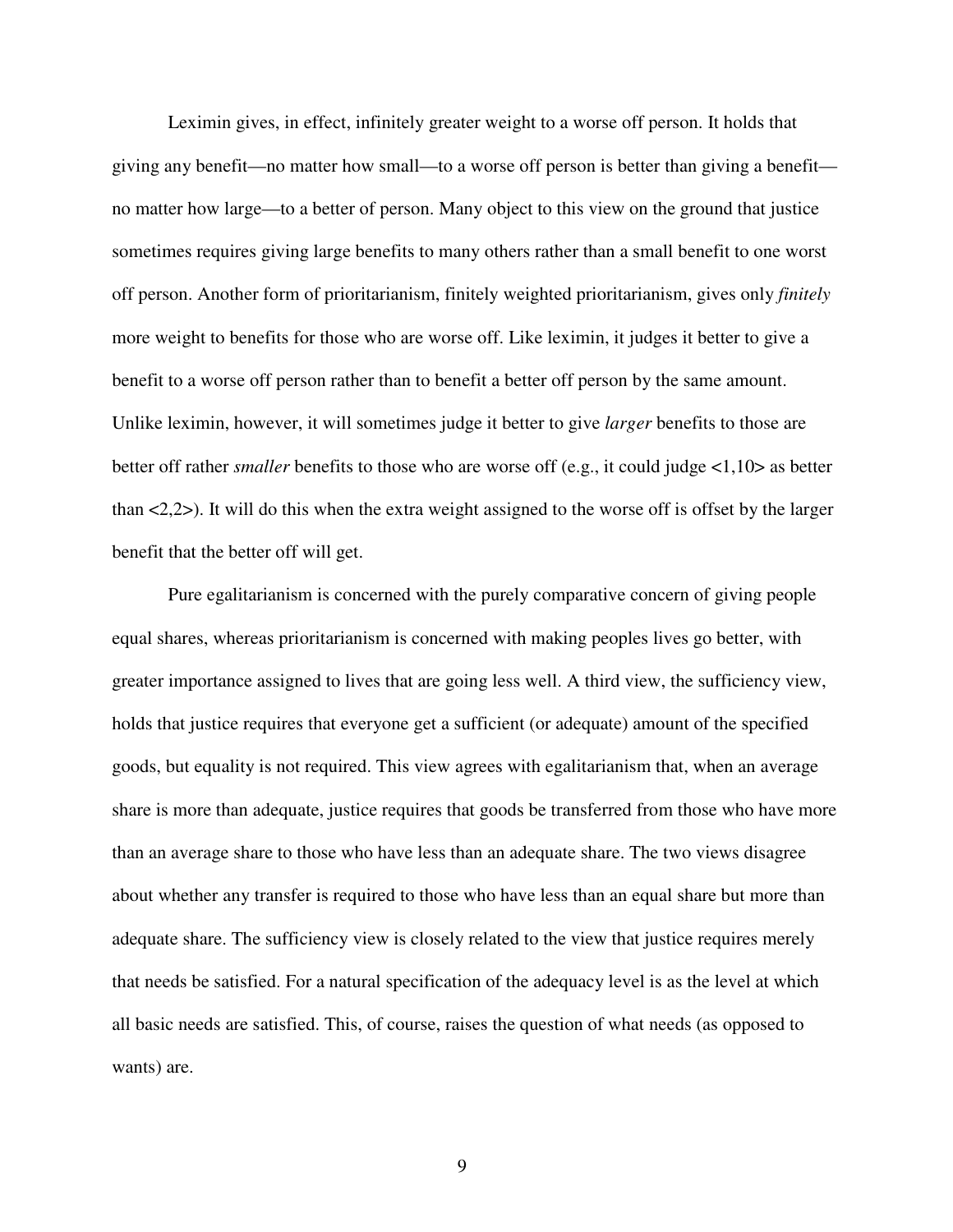# Suggested Further Reading

1. On the Concept of Justice:

Ackerman, Bruce. *Social Justice in the Liberal State* (New Haven: Yale University Press, 1980).

Barry, Brian. *Theories of Justice* (Berkley: University of California Press, 1989).

Barry, Brian. *Justice as Impartiality (*Oxford: Clarendon Press, 1995).

Miller, David. *Social Justice* (Oxford: Clarendon Press, 1976).

Miller, David. *Principles of Social Justice* (Cambridge, Mass.: Harvard University Press, 1999).

Nozick, Robert. *Anarchy, State, and Utopia* (New York: Basic Books, 1974).

Rawls, John. *A Theory of Justice* (Cambridge, Mass.: Harvard University Press, 1971).

Rawls, John. *Political Liberalism* (New York: Columbia University Press, 1993).

Steiner, Hillel. *An Essay on Rights* (Cambridge, MA: Blackwell Publishers, 1994).

Walzer, Michael. *Spheres of Justice* (New York: Basic Books, 1983).

2. On the Issue of Individual vs. Social Justice:

- Carens, Joseph H. *Equality, moral incentives, and the market: an essay in Utopian politicoeconomic theory* (Chicago: University of Chicago Press, 1980).
- Cohen, G.A.. "Incentives, Inequality, and Community," in *The Tanner Lectures on Human Values*, Volume 13, edited by Gerthe B. Peterson (Salt Lake City: University of Utah Press, 1992).
- Cohen, G.A.. "The Pareto Argument for Inequality," *Social Philosophy and Policy* 12 (1995): 160- 185.
- Pogge, Thomas W.. "On the Site of Distributive Justice: Reflections on Cohen and Murphy," *Philosophy and Public Affairs* (2000): 137-69.
- Wolff, Jonathan. "Fairness, Respect, and the Egalitarian Ethos," *Philosophy and Public Affairs* 27 (1998): 97-122.